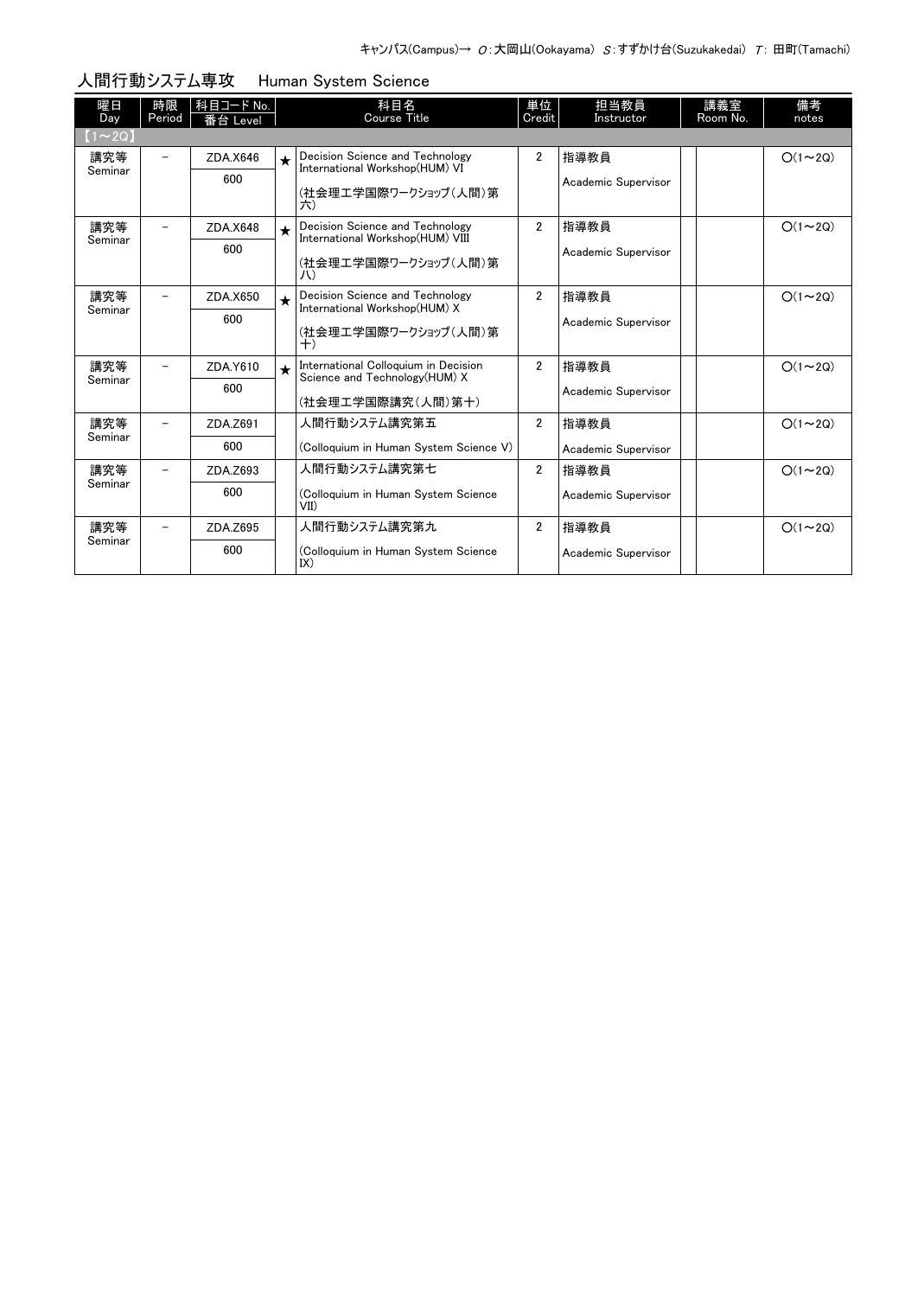| 躍日<br><b>Day</b> | 時限<br>Period | 科目コード No.<br>番台 Level | 科目名<br>Course Title                               | 単位<br>Credit   | 担当教員<br>Instructor  | 講義室<br>Room No. | 備考<br>notes   |
|------------------|--------------|-----------------------|---------------------------------------------------|----------------|---------------------|-----------------|---------------|
| $(1\sim 2Q)$     |              |                       |                                                   |                |                     |                 |               |
| 講究等              | -            | ZDB.Z691              | 価値システム講究第五                                        | $\overline{2}$ | 指導教員                |                 | $O(1\sim 2Q)$ |
| Seminar          |              | 600                   | (Colloquium in Value and Decision<br>Science V)   |                | Academic Supervisor |                 |               |
| 講究等              |              | ZDB.Z693              | 価値システム講究第七                                        | $\overline{2}$ | 指導教員                |                 | $O(1\sim 2Q)$ |
| Seminar          |              | 600                   | (Colloquium in Value and Decision<br>Science VII) |                | Academic Supervisor |                 |               |
| 講究等              | -            | ZDB.Z695              | 価値システム講究第九                                        | $\overline{2}$ | 指導教員                |                 | $O(1\sim 2Q)$ |
| Seminar          |              | 600                   | (Colloquium in Value and Decision<br>Science IX)  |                | Academic Supervisor |                 |               |

価値システム専攻 Value and Decision Science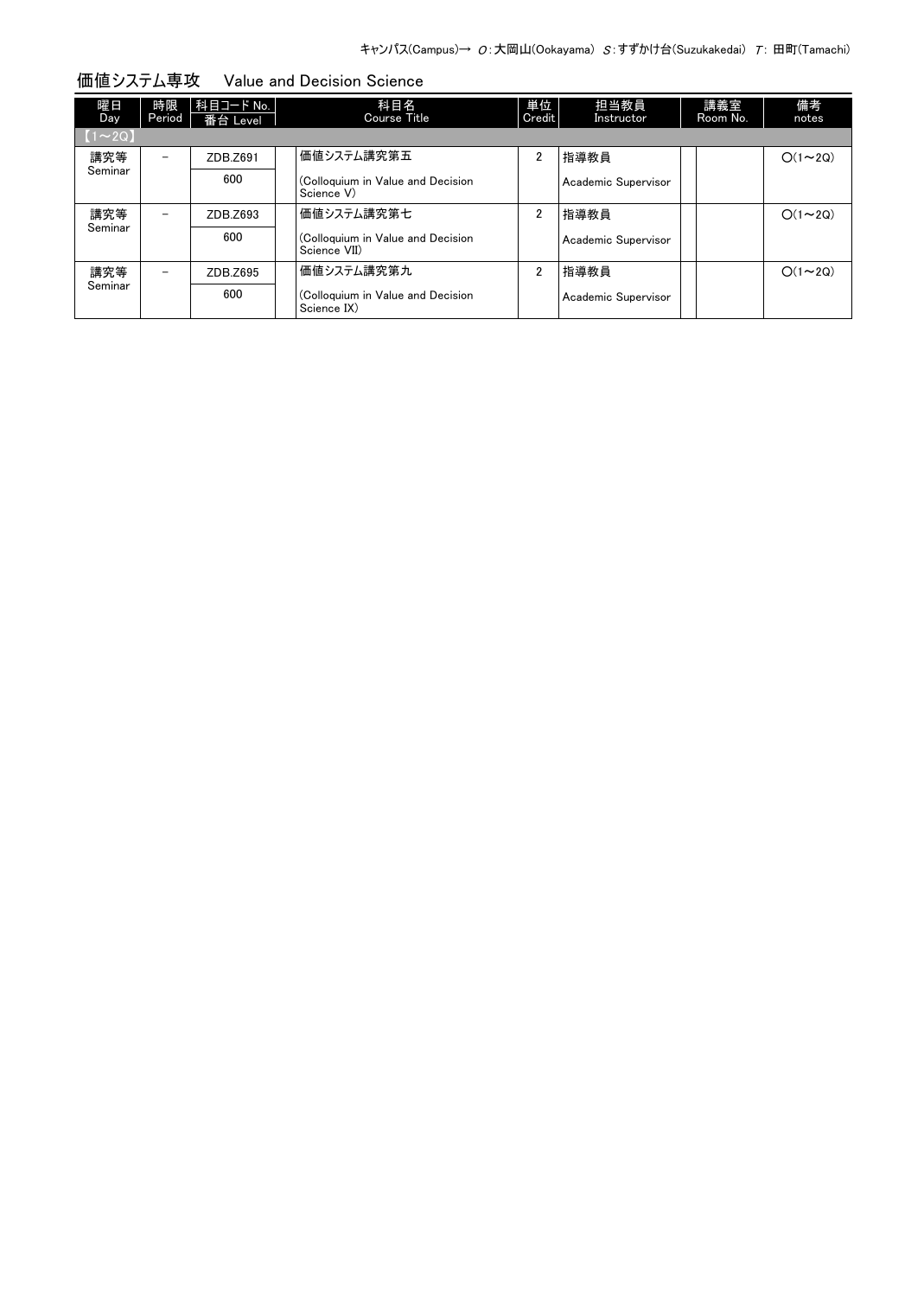| 曜日<br>Day          | 時限<br>Period             | 科目コード No.<br>番台 Level |         | 科目名<br>Course Title                                                      | 単位<br>Credit   | 担当教員<br>Instructor  | 講義室<br>Room No. | 備考<br>notes    |
|--------------------|--------------------------|-----------------------|---------|--------------------------------------------------------------------------|----------------|---------------------|-----------------|----------------|
| $(1 \sim 2Q)$      |                          |                       |         |                                                                          |                |                     |                 |                |
| 未定                 |                          | ZDC.Y597              | $\star$ | Decision Science and Technology                                          | 4              | 指導教員                |                 | $O(1\sim 2Q)$  |
| To be<br>announced |                          | 500                   |         | International Off-Campus Project(IE&M)<br>П                              |                | Academic Supervisor |                 |                |
|                    |                          |                       |         | (社会理工学国際派遣プロジェクト(経営)                                                     |                |                     |                 |                |
|                    |                          |                       |         | 第二)                                                                      |                |                     |                 |                |
| 講究等<br>Seminar     |                          | ZDC.X492              | $\star$ | Decision Science and Technology<br>International Workshop(IE&M) II       | $\overline{2}$ | 指導教員                |                 | $O(1 \sim 2Q)$ |
|                    |                          | 400                   |         | (社会理工学国際ワークショップ(経営)第                                                     |                | Academic Supervisor |                 |                |
|                    |                          |                       |         | 二)                                                                       |                |                     |                 |                |
| 講究等                | $\overline{\phantom{0}}$ | ZDC.Y492              | $\star$ | International Colloquium in Decision                                     | $\mathbf{1}$   | 指導教員                |                 | $O(1\sim 2Q)$  |
| Seminar            |                          | 400                   |         | Science and Technology (IE&M) II                                         |                | Academic Supervisor |                 |                |
|                    |                          |                       |         | (社会理工学国際講究(経営)第二)                                                        |                |                     |                 |                |
| 講究等<br>Seminar     |                          | ZDC.Y494              | $\star$ | International Seminar in Decision Science<br>and Technology(IE&M) II     | $\mathbf{1}$   | 指導教員                |                 | $O(1\sim 2Q)$  |
|                    |                          | 400                   |         | (社会理工学国際特別演習(経営)第二)                                                      |                | Academic Supervisor |                 |                |
| 講究等                |                          | ZDC.Y496              | $\star$ | International Practical Exercise in                                      | $\mathbf{1}$   | 指導教員                |                 | $O(1\sim 2Q)$  |
| Seminar            |                          | 400                   |         | Decision Science and Technology (IE&M)<br>П                              |                | Academic Supervisor |                 |                |
|                    |                          |                       |         | (社会理工学国際特別実験(経営)第二)                                                      |                |                     |                 |                |
| 講究等                | $\overline{\phantom{0}}$ | ZDC.Z491              |         | 経営工学講究第一                                                                 | $\mathbf{1}$   | 指導教員                |                 | $O(1\sim 2Q)$  |
| Seminar            |                          | 400                   |         | (Colloquium in Industrial Engineering and                                |                | Academic Supervisor |                 |                |
|                    |                          |                       |         | Management I)                                                            |                |                     |                 |                |
| 講究等                |                          | ZDC.X592              | $\star$ | Decision Science and Technology<br>International Workshop(IE&M) IV       | $\overline{2}$ | 指導教員                |                 | $O(1\sim 2Q)$  |
| Seminar            |                          | 500                   |         |                                                                          |                | Academic Supervisor |                 |                |
|                    |                          |                       |         | (社会理工学国際ワークショップ(経営)第<br>四)                                               |                |                     |                 |                |
| 講究等                |                          | ZDC.Y592              | $\star$ | International Colloquium in Decision                                     | $\mathbf{1}$   | 指導教員                |                 | $O(1\sim 2Q)$  |
| Seminar            |                          | 500                   |         | Science and Technology (IE&M) IV                                         |                | Academic Supervisor |                 |                |
|                    |                          |                       |         | (社会理工学国際講究(経営)第四)                                                        |                |                     |                 |                |
| 講究等<br>Seminar     | $\overline{\phantom{0}}$ | ZDC.Z591              |         | 経営工学講究第三                                                                 | $\mathbf{1}$   | 指導教員                |                 | $O(1\sim 2Q)$  |
|                    |                          | 500                   |         | (Colloquium in Industrial Engineering and<br>Management III)             |                | Academic Supervisor |                 |                |
| 講究等                |                          | ZDC.X692              |         | Decision Science and Technology                                          | $\overline{2}$ | 指導教員                |                 | $O(1\sim 2Q)$  |
| Seminar            |                          | 600                   | $\star$ | International Workshop(IE&M) VI                                          |                | Academic Supervisor |                 |                |
|                    |                          |                       |         | (社会理工学国際ワークショップ(経営)第<br>六)                                               |                |                     |                 |                |
| 講究等                |                          | ZDC.X694              |         | Decision Science and Technology                                          | 2              | 指導教員                |                 | $O(1\sim 2Q)$  |
| Seminar            |                          | 600                   | $\star$ | International Workshop(IE&M) VIII                                        |                |                     |                 |                |
|                    |                          |                       |         | (社会理工学国際ワークショップ(経営)第                                                     |                | Academic Supervisor |                 |                |
|                    |                          |                       |         | JV)                                                                      |                |                     |                 |                |
| 講究等<br>Seminar     |                          | ZDC.X696              | $\star$ | Decision Science and Technology<br>International Workshop(IE&M) X        | $\overline{2}$ | 指導教員                |                 | $O(1\sim 2Q)$  |
|                    |                          | 600                   |         | (社会理工学国際ワークショップ(経営)第                                                     |                | Academic Supervisor |                 |                |
|                    |                          |                       |         | $^{+)}$                                                                  |                |                     |                 |                |
| 講究等<br>Seminar     |                          | ZDC.Y692              | $\star$ | International Colloquium in Decision<br>Science and Technology (IE&M) VI | $\overline{2}$ | 指導教員                |                 | $O(1\sim 2Q)$  |
|                    |                          | 600                   |         | (社会理工学国際講究(経営)第六)                                                        |                | Academic Supervisor |                 |                |
| 講究等                |                          | ZDC.Y694              | $\star$ | International Colloquium in Decision                                     | $\overline{2}$ | 指導教員                |                 | $O(1\sim 2Q)$  |
| Seminar            |                          | 600                   |         | Science and Technology (IE&M) VIII                                       |                | Academic Supervisor |                 |                |
|                    |                          |                       |         | (社会理工学国際講究(経営)第八)                                                        |                |                     |                 |                |
| 講究等<br>Seminar     |                          | ZDC.Y696              | $\star$ | International Colloquium in Decision<br>Science and Technology (IE&M) X  | $\overline{2}$ | 指導教員                |                 | $O(1\sim 2Q)$  |
|                    |                          | 600                   |         | (社会理工学国際講究(経営)第十)                                                        |                | Academic Supervisor |                 |                |
| 講究等                |                          | ZDC.Z691              |         | 経営工学講究第五                                                                 | $\overline{2}$ | 指導教員                |                 | $O(1\sim 2Q)$  |
| Seminar            |                          | 600                   |         | (Colloquium in Industrial Engineering and                                |                |                     |                 |                |
|                    |                          |                       |         | Management V)                                                            |                | Academic Supervisor |                 |                |
| 講究等                |                          | ZDC.Z693              |         | 経営工学講究第七                                                                 | $\overline{2}$ | 指導教員                |                 | $O(1\sim 2Q)$  |
| Seminar            |                          | 600                   |         | (Colloquium in Industrial Engineering and                                |                | Academic Supervisor |                 |                |
|                    |                          |                       |         | Management VII)                                                          |                |                     |                 |                |

## 経営工学専攻 Industrial Engineering and Management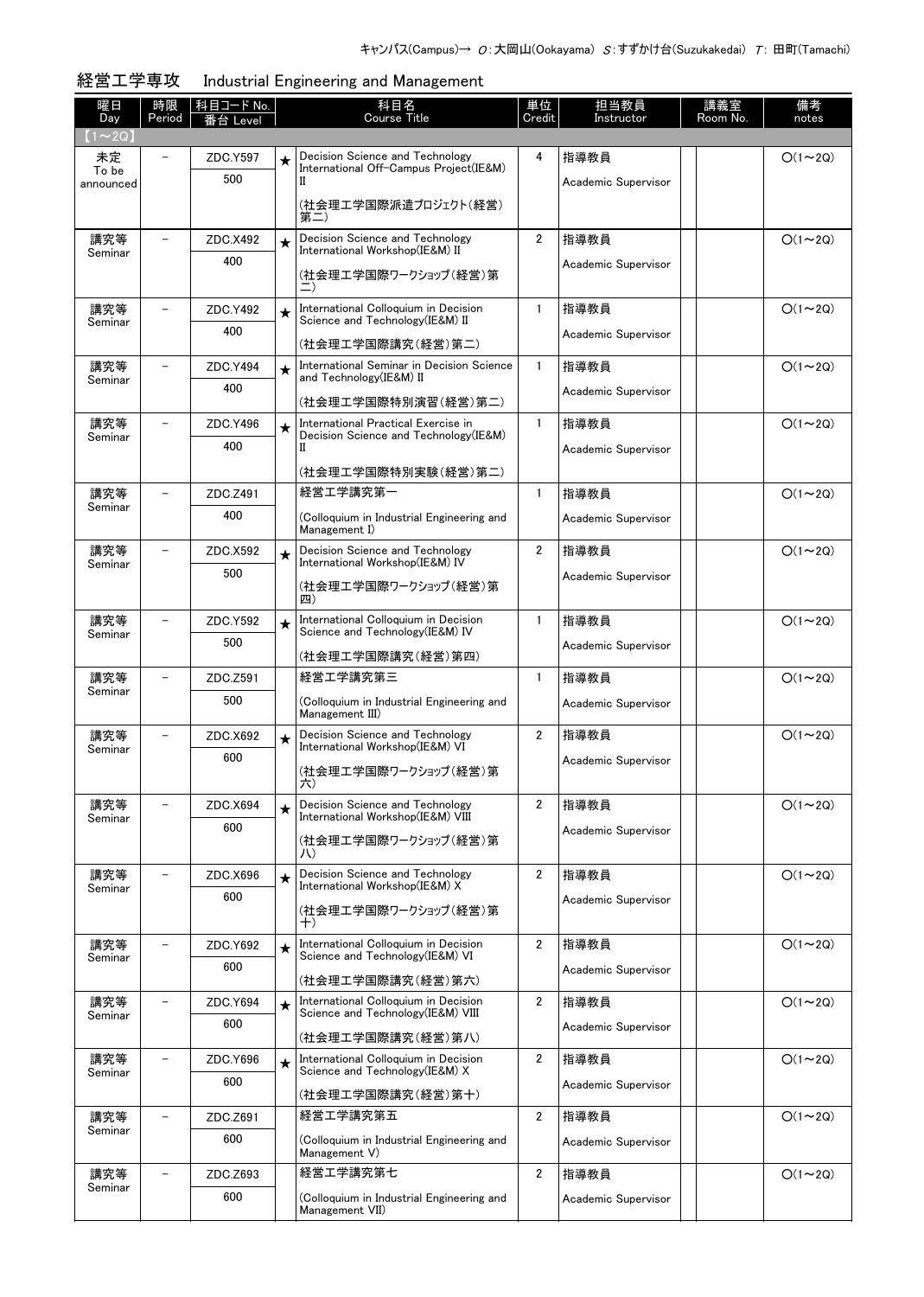経営工学専攻 Industrial Engineering and Management

| 曜日<br>Day.  | 時限<br>Period             | 【科目コード No.  <br>番台 Level | 科目名<br>Course Title                                         | 単位<br>Credit | 担当教員<br>Instructor  | 講義室<br>Room No. | 備考<br>notes   |
|-------------|--------------------------|--------------------------|-------------------------------------------------------------|--------------|---------------------|-----------------|---------------|
| $(1\sim20)$ |                          |                          |                                                             |              |                     |                 |               |
| 講究等         | $\overline{\phantom{0}}$ | ZDC.Z695                 | 経営エ学講究第九                                                    |              | 指導教員                |                 | $O(1\sim 2Q)$ |
| Seminar     |                          | 600                      | (Colloquium in Industrial Engineering and<br>Management IX) |              | Academic Supervisor |                 |               |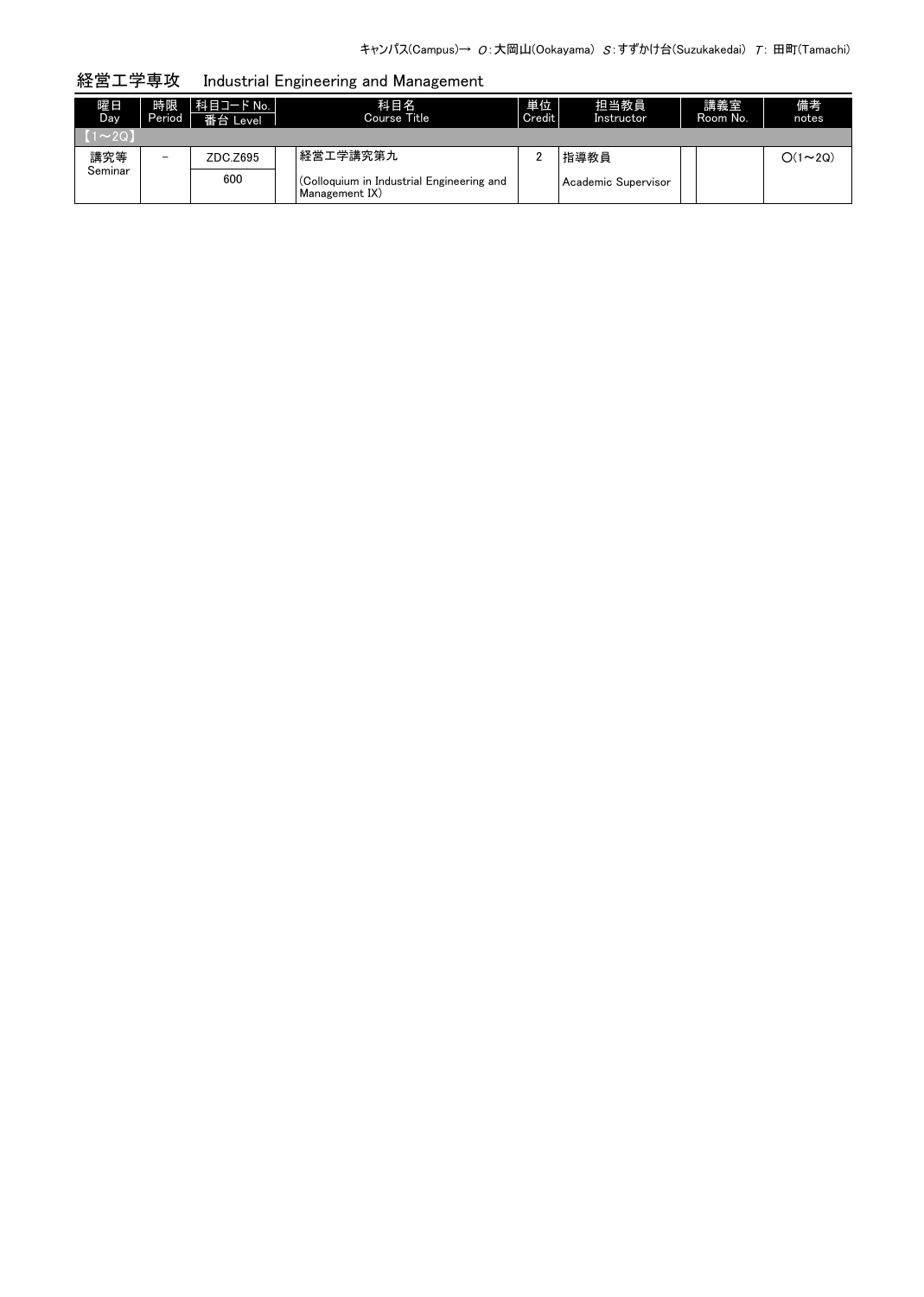| 曜日                  | 時限                       | 科目コード No. |         | 科目名                                                                             | 単位             | 担当教員                        | 講義室      | 備考             |
|---------------------|--------------------------|-----------|---------|---------------------------------------------------------------------------------|----------------|-----------------------------|----------|----------------|
| Day<br>$(1\sim 2Q)$ | Period                   | 治 Level   |         | <b>Course Title</b>                                                             | Credit         | Instructor                  | Room No. | notes          |
| 未定                  |                          | ZDD.A431  |         | 社会工学特別研究第一                                                                      | 1              | 各教員                         |          | $O(1\sim 2Q)$  |
| To be<br>announced  |                          | 400       |         | (Studies on Special Topics I)                                                   |                | Academic Supervisor         |          |                |
| 未定                  |                          | ZDD.I482  | $\star$ | Decision Science and Technology                                                 | 4              | 指導教員                        |          | $O(1\sim 2Q)$  |
| To be<br>announced  |                          | 400       |         | International Off-Campus Project(SOC) II                                        |                | Academic Supervisor         |          |                |
|                     |                          |           |         | (社会理エ学国際派遣プロジェクト(社エ)<br>第二)                                                     |                |                             |          |                |
| 未定                  |                          | ZDD.A531  |         | 社会工学特別研究第三                                                                      | $\mathbf{1}$   | 各教員                         |          | $O(1\sim 2Q)$  |
| To be<br>announced  |                          | 500       |         | (Studies on Special Topics I)                                                   |                | Academic Supervisor         |          |                |
| 未定                  |                          | ZDD.S601  |         | プランニングアドミニストレーションA                                                              | $\mathbf{1}$   | 各教員                         |          | $O(1\sim 2Q)$  |
| To be<br>announced  |                          | 600       |         | (Planning Administration A)                                                     |                | Academic Supervisor         |          |                |
| 講究等                 |                          | ZDD.I412  | $\star$ | International Seminar in Decision Science                                       | $\mathbf{1}$   | 指導教員                        |          | $O(1\sim 2Q)$  |
| Seminar             |                          | 400       |         | and Technology(SOC) II                                                          |                | Academic Supervisor         |          |                |
|                     |                          |           |         | (社会理工学国際特別演習(社工)第二)                                                             |                |                             |          |                |
| 講究等<br>Seminar      | $\overline{\phantom{a}}$ | ZDD.I442  | $\star$ | Decision Science and Technology<br>International Workshop(SOC) II               | $\overline{2}$ | 指導教員                        |          | $O(1\sim 2Q)$  |
|                     |                          | 400       |         | (社会理工学国際ワークショップ(社工)第                                                            |                | Academic Supervisor         |          |                |
|                     |                          |           |         |                                                                                 |                |                             |          |                |
| 講究等<br>Seminar      |                          | ZDD.I452  | $\star$ | International Practical Exercise in<br>Decision Science and Technology (SOC) II | $\mathbf{1}$   | 指導教員                        |          | $O(1\sim 2Q)$  |
|                     |                          | 400       |         | (社会理工学国際特別実験(社工)第二)                                                             |                | Academic Supervisor         |          |                |
| 講究等                 |                          | ZDD.Y492  | $\star$ | International Colloquium in Decision                                            | $\mathbf{1}$   | 指導教員                        |          | $O(1\sim 2Q)$  |
| Seminar             |                          | 400       |         | Science and Technology (SOC) II                                                 |                | Academic Supervisor         |          |                |
|                     |                          |           |         | (社会理工学国際講究(社工)第二)                                                               |                |                             |          |                |
| 講究等                 |                          | ZDD.Z491  |         | 社会工学講究第一                                                                        | 2              | 指導教員                        |          | $O(1\sim 2Q)$  |
| Seminar             |                          | 400       |         | (Seminar in Social Engineering I)                                               |                | Academic Supervisor         |          |                |
| 講究等                 |                          | ZDD.I542  | $\star$ | Decision Science and Technology<br>International Workshop(SOC) IV               | $\overline{2}$ | 指導教員                        |          | $O(1\sim 2Q)$  |
| Seminar             |                          | 500       |         | (社会理工学国際ワークショップ(社工)第                                                            |                | Academic Supervisor         |          |                |
|                     |                          |           |         | 四)                                                                              |                |                             |          |                |
| 講究等                 |                          | ZDD.Y592  | $\star$ | International Colloquium in Decision<br>Science and Technology (SOC) IV         | $\mathbf{1}$   | 指導教員                        |          | $O(1\sim 2Q)$  |
| Seminar             |                          | 500       |         |                                                                                 |                | Academic Supervisor         |          |                |
| 講究等                 |                          | ZDD.Z591  |         | (社会理工学国際講究(社工)第四)<br>社会エ学講究第三                                                   | 2              | 指導教員                        |          | $O(1 \sim 2Q)$ |
| Seminar             |                          | 500       |         | (Seminar in Social Engineering III)                                             |                |                             |          |                |
| 講究等                 |                          | ZDD.I642  |         | Decision Science and Technology                                                 | $\overline{2}$ | Academic Supervisor<br>指導教員 |          | $O(1\sim 2Q)$  |
| Seminar             |                          | 600       | $\star$ | International Workshop(SOC) VI                                                  |                |                             |          |                |
|                     |                          |           |         | (社会理工学国際ワークショップ(社工)第                                                            |                | Academic Supervisor         |          |                |
| 講究等                 |                          | ZDD.I644  |         | 六)<br>Decision Science and Technology                                           | 2              |                             |          | $O(1\sim 2Q)$  |
| Seminar             |                          | 600       | $\star$ | International Workshop(SOC) VIII                                                |                | 指導教員                        |          |                |
|                     |                          |           |         | (社会理工学国際ワークショップ(社工)第                                                            |                | Academic Supervisor         |          |                |
|                     |                          | ZDD.I646  |         | JV)<br>Decision Science and Technology                                          | 2              |                             |          | $O(1\sim 2Q)$  |
| 講究等<br>Seminar      |                          | 600       | $\star$ | International Workshop(SOC) X                                                   |                | 指導教員                        |          |                |
|                     |                          |           |         | (社会理工学国際ワークショップ(社工)第<br>$^{+)}$                                                 |                | Academic Supervisor         |          |                |
| 講究等                 |                          | ZDD.Y692  |         | International Colloquium in Decision                                            | $\overline{2}$ | 指導教員                        |          | $O(1\sim 2Q)$  |
| Seminar             |                          | 600       | $\star$ | Science and Technology(SOC) VI                                                  |                |                             |          |                |
|                     |                          |           |         | (社会理エ学国際講究(社エ)第六)                                                               |                | Academic Supervisor         |          |                |
| 講究等                 |                          | ZDD.Y694  | $\star$ | International Colloquium in Decision<br>Science and Technology (SOC) VIII       | 2              | 指導教員                        |          | $O(1\sim 2Q)$  |
| Seminar             |                          | 600       |         | (社会理工学国際講究(社工)第八)                                                               |                | Academic Supervisor         |          |                |
| 講究等                 |                          | ZDD.Y696  |         | International Colloquium in Decision                                            | 2              | 指導教員                        |          | $O(1\sim 2Q)$  |
| Seminar             |                          | 600       | $\star$ | Science and Technology (SOC) X                                                  |                |                             |          |                |
|                     |                          |           |         | (社会理工学国際講究(社工)第十)                                                               |                | Academic Supervisor         |          |                |
| 講究等                 | $\qquad \qquad -$        | ZDD.Z691  |         | 社会工学講究第五                                                                        | 2              | 指導教員                        |          | $O(1\sim 2Q)$  |
| Seminar             |                          | 600       |         | (Seminar in Social Engineering V)                                               |                | Academic Supervisor         |          |                |

社会工学専攻 Social Engineering